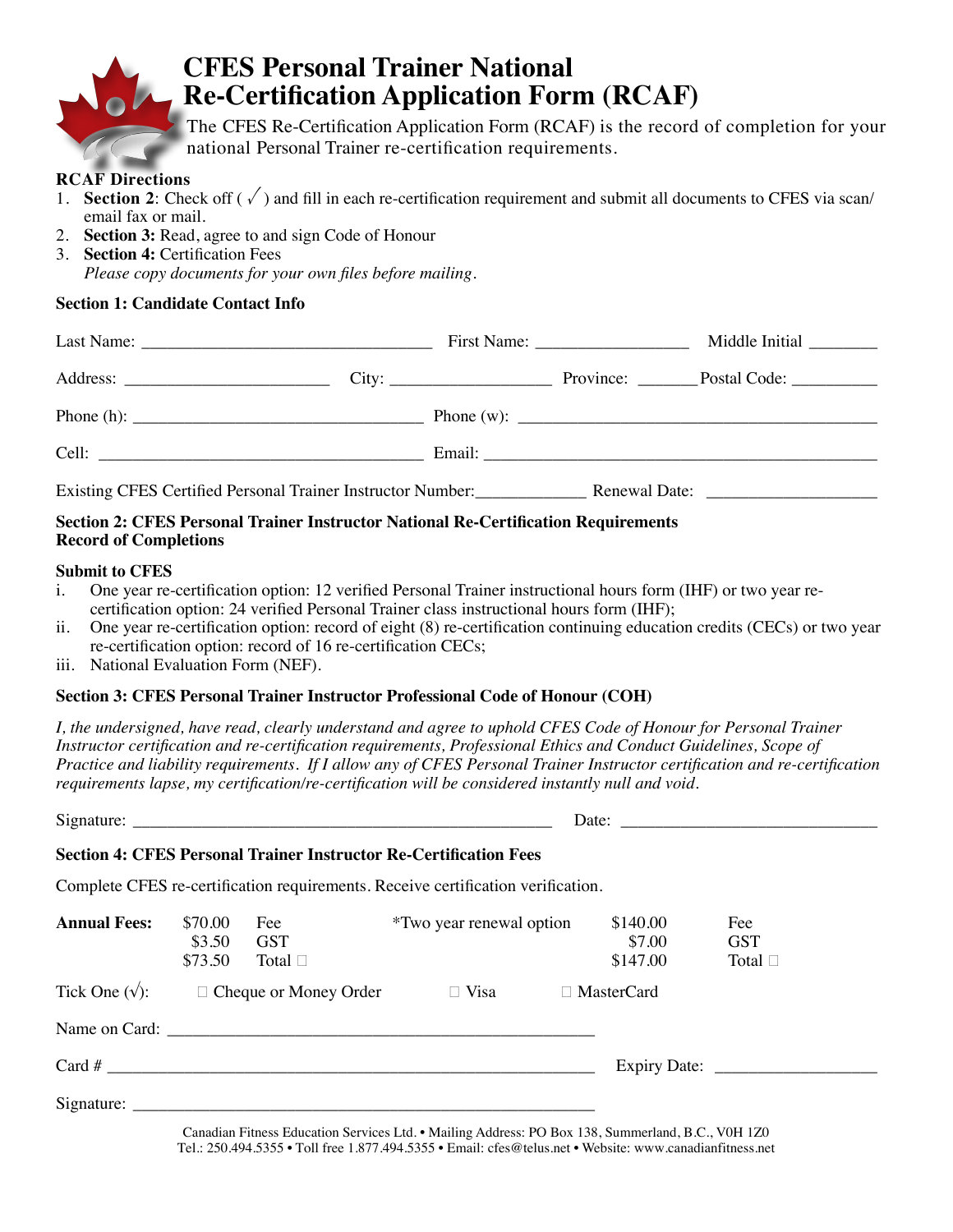### **CFES National Personal Trainer Re- Certification Evaluation Form (NEF)**

This form is required for re-certification completion and is confidential. Please submit with all required re-certification forms as directed on Re-Certification Application Form.

The CFES program goal is to provide professional excellence and national consistency for all involved. CFES appreciates your time and honest feedback about CFES recognized re-cert programs you attended and re-cert requirements regarding delivery, leadership skill, knowledge advancement and re-certification experience overall. In the box beside each statement below, please provide a numbered ranking on a scale from 1 to 4  $[1 =$  Unacceptable to 4 = Excellent, beyond professional expectations], the name of your educator or skills assessment evaluator and provide comments. Thank you.

| Name: Name: Name: Name: Name: Name: Name: Name: Name: Name: Name: Name: Name: Name: Name: Name: Name: Name: Name: Name: Name: Name: Name: Name: Name: Name: Name: Name: Name: Name: Name: Name: Name: Name: Name: Name: Name: |                                        |
|-------------------------------------------------------------------------------------------------------------------------------------------------------------------------------------------------------------------------------|----------------------------------------|
|                                                                                                                                                                                                                               |                                        |
| <b>Please Rank Course and Requirements Below 1 to 4</b><br>$1 =$ Unacceptable 2 = Needs Improvement 3 = Good                                                                                                                  | <b>Add Comments</b><br>$4$ = Excellent |
| <b>CFES recognized re-cert program</b> (provide name of facilitator, program and add comments)                                                                                                                                |                                        |
|                                                                                                                                                                                                                               |                                        |
|                                                                                                                                                                                                                               |                                        |
| <b>CFES national re-cert requirements</b>                                                                                                                                                                                     |                                        |
| Example 2011 Forms, directions understandable                                                                                                                                                                                 |                                        |
|                                                                                                                                                                                                                               |                                        |
|                                                                                                                                                                                                                               |                                        |
|                                                                                                                                                                                                                               |                                        |
| <b>CFES Services</b>                                                                                                                                                                                                          |                                        |
|                                                                                                                                                                                                                               |                                        |
|                                                                                                                                                                                                                               |                                        |
|                                                                                                                                                                                                                               |                                        |
|                                                                                                                                                                                                                               |                                        |
|                                                                                                                                                                                                                               |                                        |
| ,我们也不能在这里的时候,我们也不能在这里的时候,我们也不能会不能会不能会不能会不能会不能会不能会不能会不能会不能会。""我们的是,我们也不能会不能会不能会不能<br>What re-cert programs would you like CFES to offer? ____________________________                                                          |                                        |
| How may we service your instructor certification professional needs more effectively?                                                                                                                                         |                                        |

 $\mathcal{L}_\text{max}$  , and the contribution of the contribution of the contribution of the contribution of the contribution of the contribution of the contribution of the contribution of the contribution of the contribution of t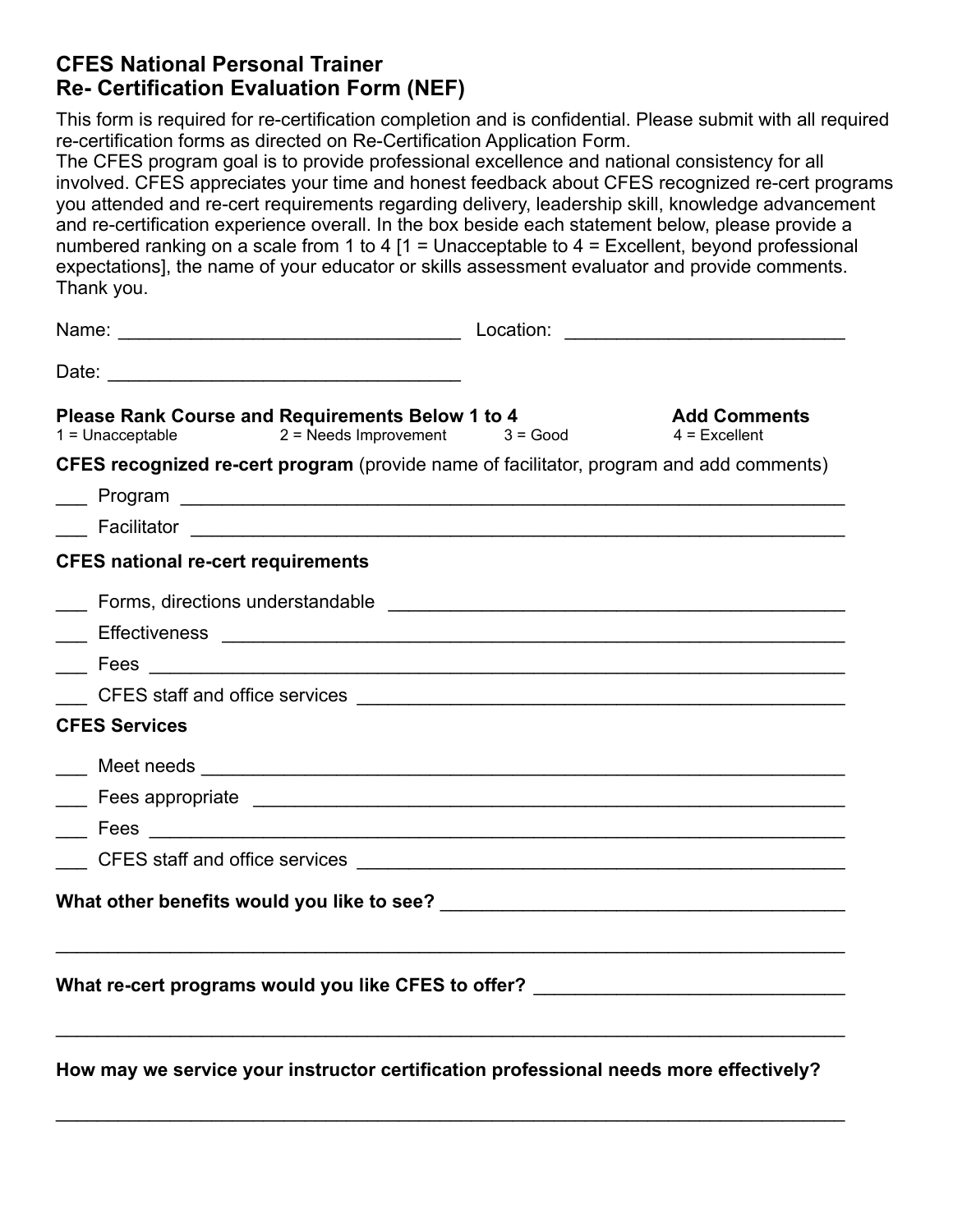# **CFES National Personal Trainer Re-Certification Instructional Hours Form (IHF)**

Please fill in and copy this required form for CFES PT re-certification. Submit to CFES office by scan/ email, fax or mail. To retain your CFES Certification please teach 12 complete (45 - 60 minutes) client programs per year and have your client sign as your witness declaring you did teach the program. Signature and contact info required. Your signed Professional Code of Honour is your word.

|                                                                                                                                                                                                                                            |                                                                                                                        |  |  | Location   Program Name   Class Date   Participant Signature and Contact # |
|--------------------------------------------------------------------------------------------------------------------------------------------------------------------------------------------------------------------------------------------|------------------------------------------------------------------------------------------------------------------------|--|--|----------------------------------------------------------------------------|
| 1. $\qquad$                                                                                                                                                                                                                                | <u> 1989 - Johann John Stein, fransk politik (d. 1989)</u>                                                             |  |  |                                                                            |
|                                                                                                                                                                                                                                            |                                                                                                                        |  |  |                                                                            |
| 2.<br><u> 1990 - Johann Barnett, fransk konge</u>                                                                                                                                                                                          |                                                                                                                        |  |  |                                                                            |
| 3.                                                                                                                                                                                                                                         | <u> 1990 - Johann John Stein, mars an deutscher Stein und der Stein und der Stein und der Stein und der Stein und</u>  |  |  |                                                                            |
|                                                                                                                                                                                                                                            |                                                                                                                        |  |  |                                                                            |
| 4.<br><u>and the community of the community of the community of the community of the community of the community of the community of the community of the community of the community of the community of the community of the community</u> |                                                                                                                        |  |  |                                                                            |
| 5.                                                                                                                                                                                                                                         | <u> 1989 - Johann John Harry Harry Harry Harry Harry Harry Harry Harry Harry Harry Harry Harry Harry Harry Harry H</u> |  |  |                                                                            |
|                                                                                                                                                                                                                                            |                                                                                                                        |  |  |                                                                            |
| 6.                                                                                                                                                                                                                                         |                                                                                                                        |  |  |                                                                            |
| 7.                                                                                                                                                                                                                                         | <u> 1989 - Johann John Harry Harry Harry Harry Harry Harry Harry Harry Harry Harry Harry Harry Harry Harry Harry H</u> |  |  |                                                                            |
|                                                                                                                                                                                                                                            |                                                                                                                        |  |  |                                                                            |
|                                                                                                                                                                                                                                            |                                                                                                                        |  |  |                                                                            |
| 9.                                                                                                                                                                                                                                         |                                                                                                                        |  |  |                                                                            |
|                                                                                                                                                                                                                                            |                                                                                                                        |  |  |                                                                            |
| 10. $\qquad$                                                                                                                                                                                                                               |                                                                                                                        |  |  |                                                                            |
| 11. $\qquad$                                                                                                                                                                                                                               | <u> 1960 - Johann Barbara, martin d</u>                                                                                |  |  |                                                                            |
|                                                                                                                                                                                                                                            |                                                                                                                        |  |  |                                                                            |
|                                                                                                                                                                                                                                            |                                                                                                                        |  |  |                                                                            |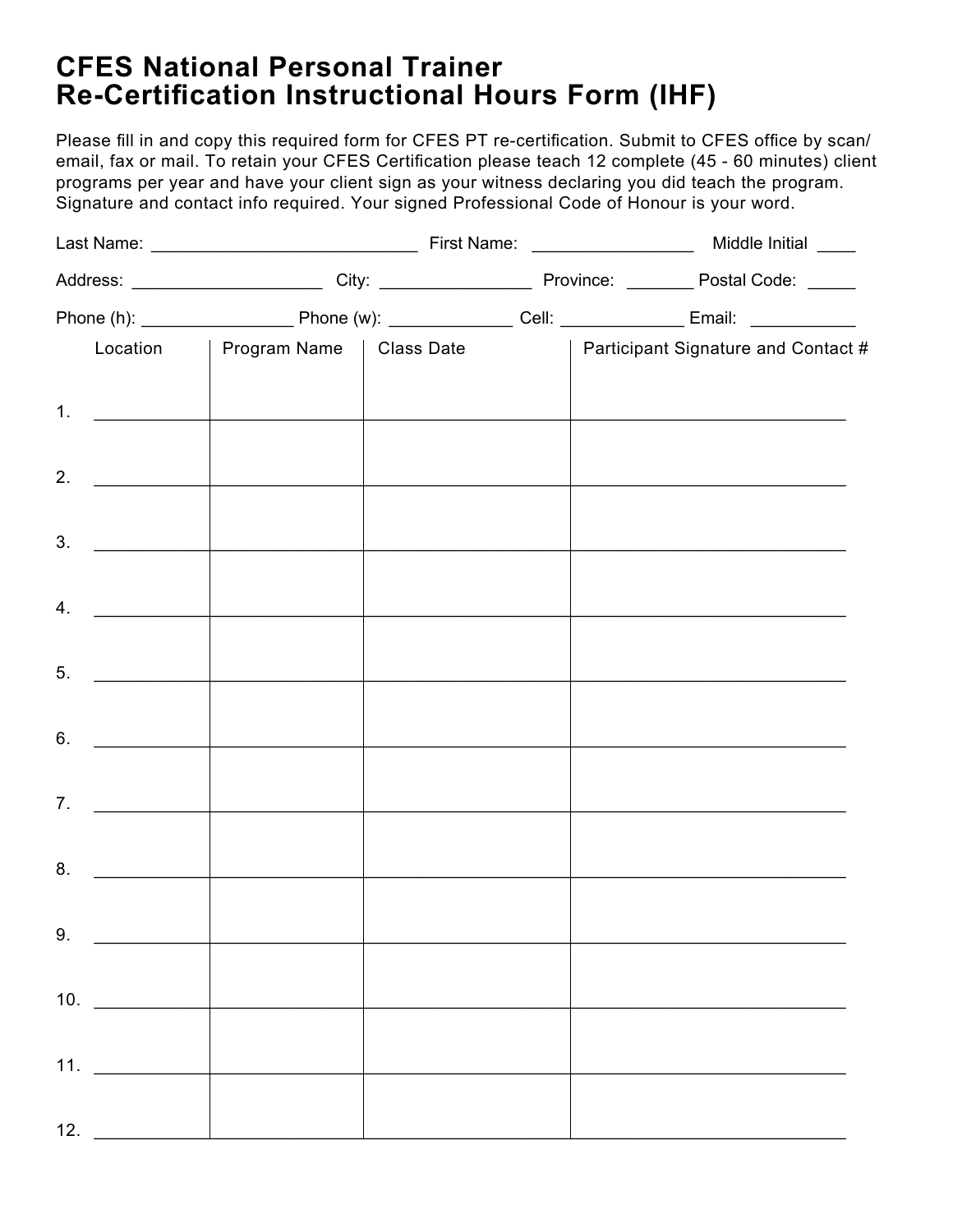## **CFES National Personal Trainer (PT) Professional Code of Honour Package**

#### **Certification Requirements**

*Successfully complete (80% +) of the following CFES program steps or present an equivalent.\**

- Pre-requisite: CFES Weight Training Instructor Certification\*;
- 2. Personal Trainer (PT) Classroom Course\*;
- 3. PT Practicum Class Course or Mentorship Program\*;
- 4. National PT Exam and exam fee\*;
- 5. National PT Skills Assessment and PTSA fee\*;
- 6. Maintain current CPR-A minimum and Emergency or Standard First Aid Certifications;
- 7. Maintain annual liability insurance (if required);
- 8. Submit to CFES: CFES Certification Application Form, collateral documents and certification fee;
- 9. Receive CFES Personal Trainer Certification electronic or end of classroom program.

#### **Re-Certification Requirements**

*Each candidate is to successfully complete the following CFES steps or present an equivalent\*:*

- 1. Attend eight (8) hours CFES recognized certification workshop CECs\*;
- 2. Submit twelve (12) Personal Trainer client verification hours\*;
- 3. Maintain CPR; First Aid and annual liability insurance (if required);
- 4. Submit to CFES: CFES Re-Certification Application Form, collateral documents and certification fee;
- 5. Receive CFES Personal Trainer Re-Certification.

\* Two year re-certification option available

### **Professional Ethics and Conduct Guidelines**

**As a CFES Certified Personal Trainer (PT) I will be expected to meet the following guidelines: Personal Attributes**

- Have an interest, enthusiasm and commitment to excellence in educating, instructing and leading;
- Develop and maintain credibility, sincerity with the participants, peers and managers;
- Demonstrate self-motivation and be able to motivate others;
- Maintain good records;
- Possess good time management skills;
- Perform instruction without bias, conflict of interest, self-gains or vested interest in the instruction outcome;
- Encourage and support the client in their fitness and health endeavors, recognize and appreciate their weaknesses; provide feedback to the client in a constructive, positive manner; respect the client and never discriminate on the basis of race, creed, color, sex, age, physical and mental limitations or nationality.
- Have dedicated time to carry out the PT role, including availability to clients outside of their session;
- Be a realistic role model, aiming to demonstrate balance; express honesty, integrity and core values.

#### **Communication Skills**

- Possess the skill, knowledge, and ability to communicate well with the client and all involved;
- Clarify and present the PT instruction in a succinct and meaningful manner;
- Interpret and explain the clients results to the client;
- Provide an atmosphere that is client centered, welcoming, caring, supportive and professional;
- Respect privacy and confidentiality during and following the sessions and programs;
- Respect professional boundaries regarding appropriate and acceptable language, touching, overall conduct and promotion of programs;
- Understand that swearing, sexual oriented body or verbal language; being untruthful; encouraging gossip; economic maneuvering in sales and copyright infringements are examples of unprofessional or inappropriate conduct.

#### **Participant Success**

- Design and implement individualized programs for apparently healthy teens and adults, using exercise routines that are based on sound anatomical, physiological and biomechanical principles;
- Before beginning with a client, fill in a PAR-Q. If there is a 'yes' on the PAR-Q, then the client must be referred back to their physician with a PARmed-X or clearance to commence exercise without any restrictions to exercise;
- Prior to engaging in every session, the trainer must ensure that there are no contraindications to exercise, that the health of the client is unchanged, and that the medical clearance forms are current and not out of date (e.g. the PAR-Q form is only valid for one year);
- Refer the client when deemed appropriate (i.e. health or medical diagnostics, nutritional assessment or advice, physical therapy, counseling services, chronic health conditions, or when the client-trainer relationship is compromised);
- Prior to designing an exercise program, a Health Related Fitness Assessment must be completed with all clients. The trainer is responsible for taking a thorough history; establish short and long term goals; and assessing the client's baseline level of fitness;
- Provide proper supervision, thorough monitoring, and education to the client. Educate participants about the benefits of exercise and healthy lifestyles; develop short term and long term goals; provide on-going precise feedback on the client's progress; and be a positive role model to the client through your own healthy lifestyle and exercise practices;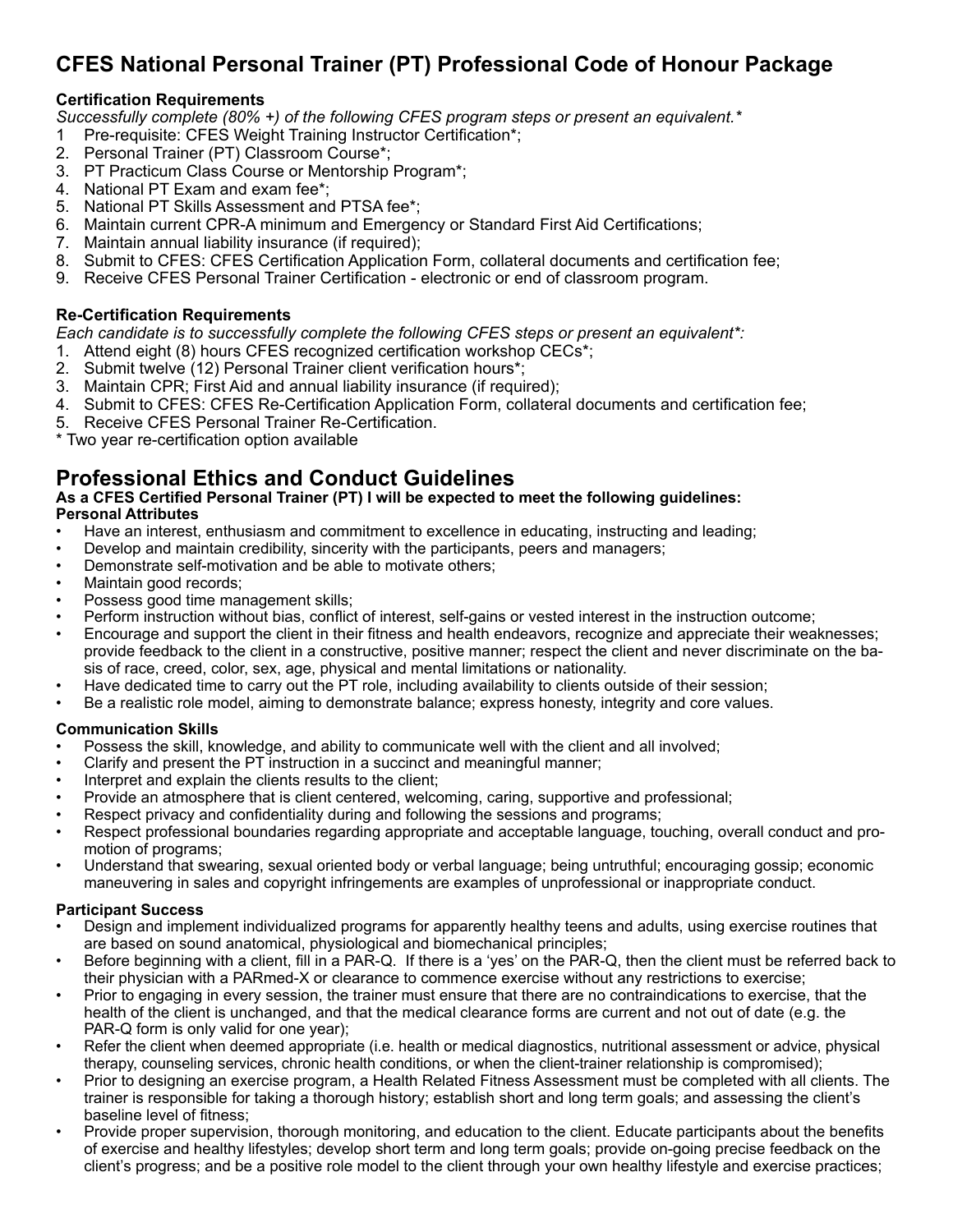- Ensure that the frequency, intensity, duration and type of exercises are always appropriate and specific. In addition, make sure that the exercises are progressed properly;
- Document every session.

#### **Technical Skills**

- Understand and instruct within professional scope of practice (see below);
- Have the personal training skill, knowledge, confidence, and ability in your instruction;
- Demonstrate a working knowledge and understanding of the CFES model, mission, direction, and focus, following CFES professional ethics and conduct guidelines for every weight training class or program;
- Design and instruct a proper warm-up, a work-out (cardio, strength, endurance) and cool down (flexibility) components for each Personal Training session as it applies;
- Provide safe, progressive, balanced, technically proficient program components;
- Possess the ability to determine and work with differing styles of participant learning and abilities;
- Be able to make a judgment whether the participant fitness level is appropriate for chosen exercises;
- Provide exercise modifications and alternatives that meet the fitness levels and condition of the client;
- Provide instruction and modifications for the safe use of all equipment utilized;
- Provide feedback and encouragement that enhances and promotes client advancement.

#### **Program Effectiveness**

- The exercise routines must be based on sound anatomical, physiological and biomechanical principles;
- The design of the program must take into consideration the client's health history, assessment results, current lifestyle, training experience and specific goals;
- The program prescription should include the frequency, intensity, type and duration of the activities to be performed by the client;
- The program must be safe for the client, avoiding contraindicated or high risk exercises at all times.

#### **Safety**

- Maintain a clean, well-lit, well ventilated facility that provides enough room for participants to move freely and exercise safely;
- Avoid all unsafe conditions, whether in the environment or with the training equipment;
- All safety issues must be brought to the supervisor or owner of the training environment (whether in a gym setting or in a client's home);
- The training environment and the training equipment must meet industry, insurance, and fire safety recommendations;
- Maintain all fitness equipment according to manufacturers' instructions, ensure that the equipment is well maintained, and inspect the equipment prior to every session;
- Avoid home-made equipment:
- Establish, explain and practice emergency routines for staff and clients.

#### **Professional Credibility**

- Respect individuality; equality; provide support, include and recognize participants and professionals;
- Support other personal trainers and share knowledge and expertise, with the goal of improving oneself and the Personal Training profession;
- Promote honesty of feedback, originality of the candidate, and give credit where credit is due;
- Uphold a professional image through conduct and appearance;
- Maintain CFES Personal Training recertification requirements;
- Advance PT certification: add credentials, attend programs, events; network with professionals;
- Keep up to date with exercise trends, safety, new programs, techniques, and current research;
- Have regular evaluations of leadership skills, abilities and conduct from participants, peers and supervisors;
- Maintain professional boundaries as client and trainer;
- Offer a high quality product that is fairly priced, placing the welfare of the client above profit;
- Do not use misleading advertising or product misrepresentation;
- Respect employment laws, business laws, property laws and the proper use of copyrighted materials;
- Protect the privacy of the client at all times. This includes never discussing the client with others, keeping their information in a confidential, secure location, and obtaining clients' consent prior to releasing any information.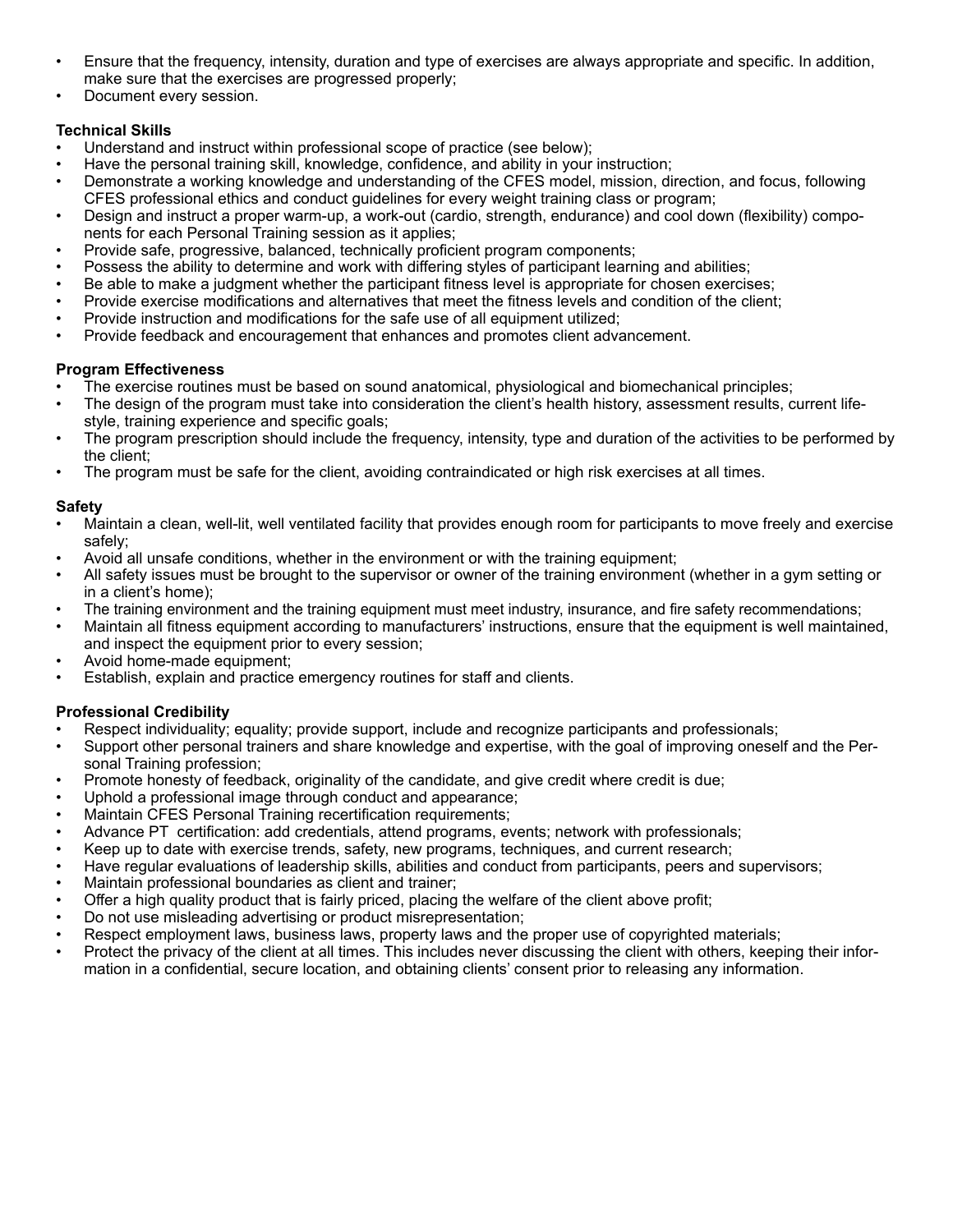## **CFES Personal Trainer Scope of Practice**

The CFES Personal Trainer certification is meant to provide individuals with no formal academic training in the exercise sciences with the competencies necessary to enable them to provide safe and effective advice to apparently healthy clients.

The CFES Personal Trainer certification is focused on providing candidates with the competencies necessary to:

- Assist apparently healthy clients to make positive behavioural changes to their lifestyle that effect health-related fitness and nutrition
- Provide advice on how to change to their lifestyle behaviours in order to prevent the chronic diseases associated with an unhealthy lifestyle.
- Only engage clients who have been appropriately screened (using the PAR-Q) and are determined to be apparently healthy. Those clients who answer YES to any questions on the PAR-Q must be cleared by a qualified health professional (e.g. medical doctor) for unrestricted physical activity.
- Only use the assessment tools or assessment techniques and administer the appraisal protocols identified within CFES Personal Trainer manual to assess health-related fitness levels and eating behaviours.
- Will prescribe physical activity and/or healthy eating goals using information contained within the CFES Personal Trainer manual.
- May not provide information to clients to assist them with the treatment or management of any existing chronic disease or acute injury. These clients should be referred to individuals with advanced knowledge, training and specialized Certifications. Client requests for advanced nutritional information will be referred to a Registered Dietician.
- Will not work with clients who wish to improve performance related physical activity or nutrition intake to enhance performance.
- Will follow the CFES Standards and Code of Ethics at all times.

**IMPORTANT NOTE:** *Upon completion of this course and during your personal trainer career you are likely going to learn additional knowledge or competencies either obtained through an accredited and approved health organization or at a recognized fitness conference. Caution should be exercised regarding these additional competencies, especially when they fall outside the scope of practice of the CFES Personal Trainer.* 

*Potential problems arise if and when a certified individual receives these extra competencies and then proceeds to work with a population outside their scope of practice. Doing this nullifies their insurance should something untoward happen. In other words, if a trainer practices puts their additional knowledge into practice with a client, they do so without the protection of the insurance coverage offered at this certification level because they are beyond their scope of practice.*

#### **Liability Insurance and the Fitness Professional**

#### **Who needs liability insurance?**

As a personal trainer, you have a professional responsibility to teach within your scope of practice and to protect yourself from the possibility of a law suit from a participant who is injured in a program. While a law suit is only credible if there is intentional misconduct or negligence on the part of the personal trainer which results in damage or loss to the participant, it is prudent for personal trainers to be covered personally, or through their employer.

#### **Procedures to Protect Against a Negligence Suit Liability**

 • Refers to the responsibility to provide services in a reasonable, prudent manner in accordance with current professional standards.

#### **Negligence**

 • Refers to the failure to act as a reasonable and prudent person would under similar circumstances. Negligence is carelessness, inattention, disregard, inadvertence or oversight that was accidental but avoidable.

#### **Certification**

- Become certified as an personal trainer through a provincially and nationally recognized organization like CFES;
- Become certified in CPR and Fitness First Aid. Know emergency procedures for the facility and where the first aid kit is kept;
- Stay current and up to date through continuing education. CFES offers certified access to an online magazine, articles, videos, networking blogs; online store for equipment, education and recognized variety of re-certification workshops, courses and development through three levels of certification;
- Subscribe to a professionally recognized magazine or journal to keep up on current literature.

#### **Liability Insurance**

- Study and understand legal liability and types of insurance coverage. See info on CFES website;
- Be educated on the differences between group and individual insurance policies;
- Ask questions to clearly understand when and where you need coverage and what happens when ...;